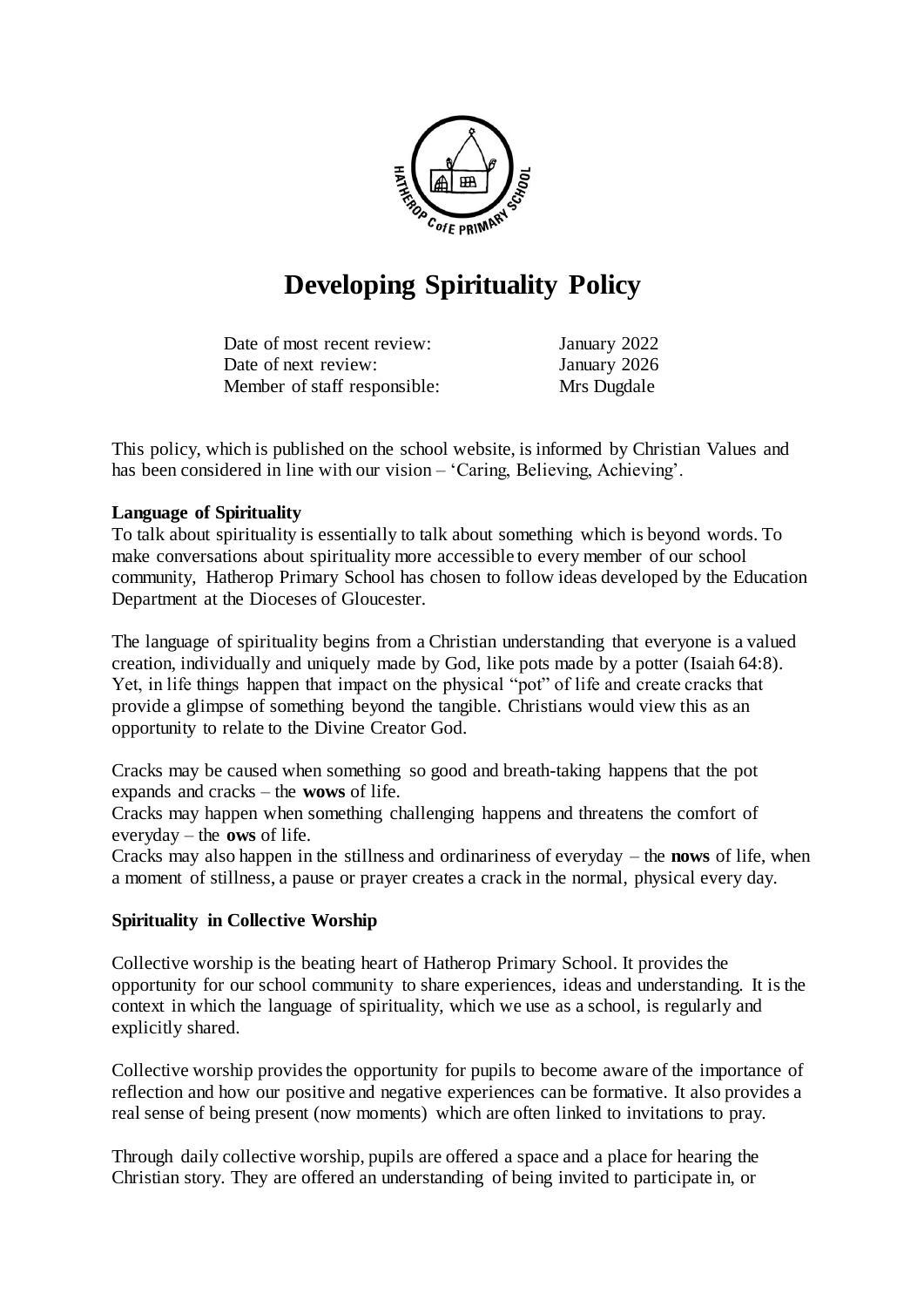observe, Christian spiritual practices such as: prayer, reading and reflection on the Bible and liturgy and are introduced to different musical traditions.

Opportunities to reflect on the wows of life such as beauty and joy in the world are given, as well as time to reflect and empathise with the ow moments of disappointment or pain. Pupils are given time to consider their responsibilities to others and to grow in love and service. Time is given for celebration, both for the accomplishments of school members and to mark seasonal Christian festivals and celebrations in the calendars of other faiths. In this way pupils are offered time to be able to contemplate and develop spiritually. Collective worship in Hatherop Primary School is invitational, inspirational and inclusive.

### **Spirituality in Religious Education**

The Church of England's Statement of Entitlement outlines the aims and expectations for Religious Education in Church of England Schools and guides this school's approach to RE and spirituality.

Every RE lesson includes a period of stillness and reflection, offering pupils a chance to pray or reflect. These periods may be guided with stories of visualisations or may be periods of silence and stillness.

Learning activities in RE provide for the needs of all pupils, offering a safe place to explore their own religious, spiritual and/or philosophical ways of being, living and thinking, believing and belonging. They provide opportunities to engage in meaningful and informed dialogue with those of all religions and worldviews, linking these to pupil's ideas of spirituality and the language of wows, ows and nows where appropriate.

For further details refer to Hatherop Primary School's Religious Education Policy and the Church of England's Statement of Entitlement.

## **Spirituality Within the Curriculum**

Hatherop Primary School's Christian vision drives the design of our curriculum and opportunities to use the language of spirituality are incorporated into all areas of the curriculum when appropriate.

Learning activities celebrate the achievements and break-throughs wows of successes in both the work of the pupils and the subject matter that is taught. The ows of difficulty and frustrations are supported and the everyday moments of concentration and being in the present, are encouraged.

#### **Staff Development and Training**

We ensure that all staff, including support staff, receive appropriate training and opportunities for professional development, both as individuals and as groups or teams.